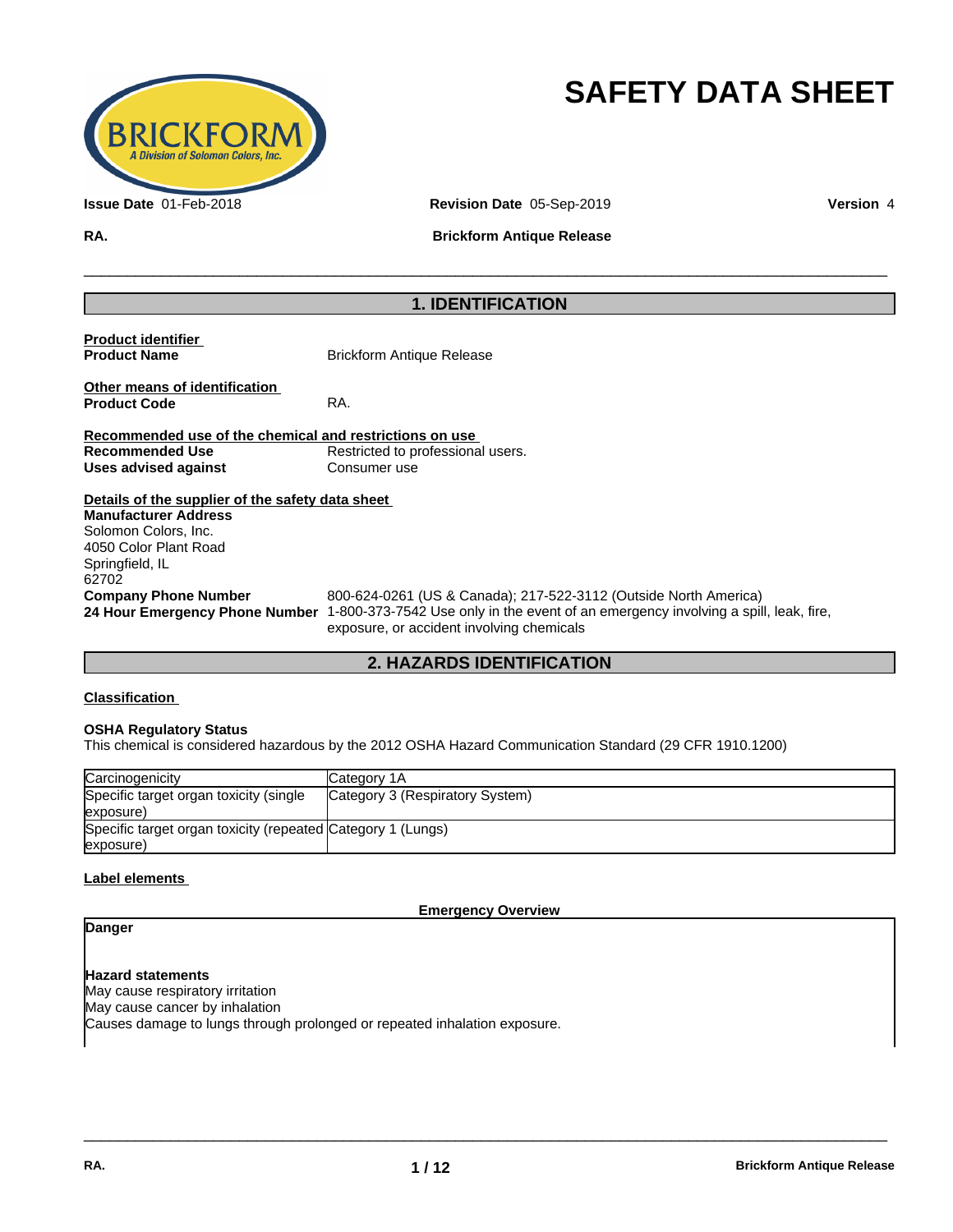

Overexposure to dust can cause chronic lung injury. Acute silicosis may develop in a short timewith heavy exposure. Silicosis can be progressive and may cause death.

**Appearance** Colored Powder **Physical state** Powder

**Odor** Odorless

# **Precautionary Statements - Prevention**

Obtain special instructions before use Do not handle until all safety precautions have been read and understood Use personal protective equipment as required Use only outdoors or in a well-ventilated area Do not breathe dust/fume/gas/mist/vapors/spray

# **Precautionary Statements - Response**

IF exposed or concerned: Get medical advice/attention IF INHALED: Remove victim to fresh air and keep at rest in a position comfortable for breathing

# **Precautionary Statements - Storage**

Store locked up Store in a well-ventilated place. Keep container tightly closed

## **Precautionary Statements - Disposal**

Dispose of contents/container in accordance with local, regional, national, and international regulations as applicable

#### **Hazards not otherwise classified (HNOC)**

Not applicable

## **Other Information**

# **3. COMPOSITION/INFORMATION ON INGREDIENTS**

# **Chemical nature** Mixture.

| <b>Chemical Name</b>        | CAS No.     | Weight-% | <b>Trade Secret</b> |
|-----------------------------|-------------|----------|---------------------|
| Limestone                   | 1317-65-3   | 45-85    |                     |
| Quartz, Crystalline Silica  | 14808-60-7  | < 25     |                     |
| <b>Titanium Dioxide</b>     | 13463-67-7  | < 15     |                     |
| Chrome Oxide                | 1308-38-9   | < 10     |                     |
| Proprietary Release Agent   | Proprietary | < 10     | ÷                   |
| Red Iron Oxide              | 1309-37-1   | < 10     |                     |
| Kaolinite                   | 1318-74-7   |          |                     |
| <b>Cobalt Chromite Blue</b> | 68187-11-1  | < 10     |                     |
| Carbon Black                | 1333-86-4   | < 10     |                     |
| Stearic Acid                | $57-11-4$   | < 5      |                     |

\*The exact percentage (concentration) of composition has been withheld as a trade secret. If CAS number is "proprietary", the specific chemical identity and percentage of composition has been withheld as a trade secret.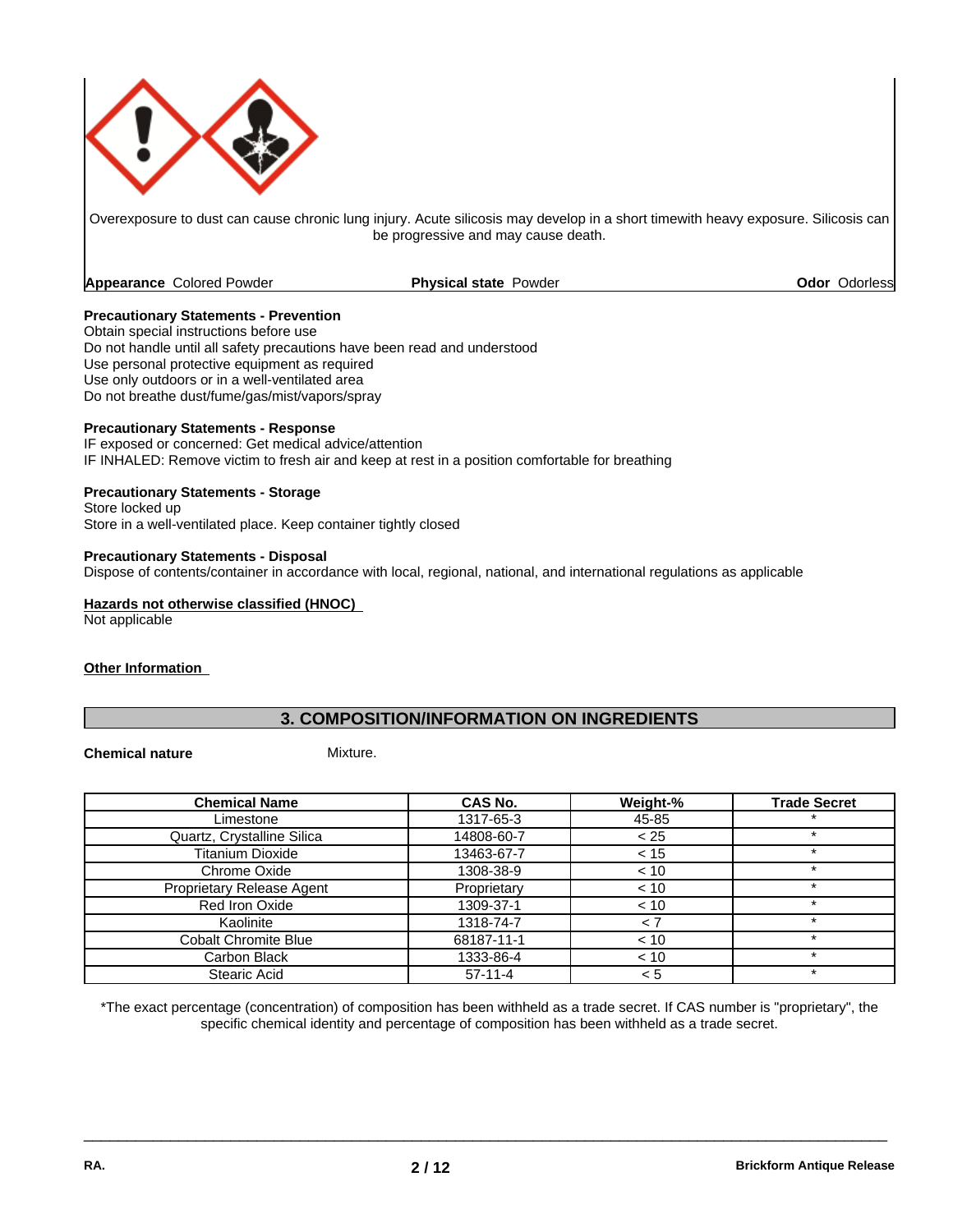# **4. FIRST AID MEASURES**

# **Description of first aid measures**

| <b>General advice</b>                                       | In case of accident or unwellness, seek medical advice immediately (show directions for<br>use or safety data sheet if possible).                                                                                                                                                                                                                                                                                                                                                                                                                                                                                                                                                  |
|-------------------------------------------------------------|------------------------------------------------------------------------------------------------------------------------------------------------------------------------------------------------------------------------------------------------------------------------------------------------------------------------------------------------------------------------------------------------------------------------------------------------------------------------------------------------------------------------------------------------------------------------------------------------------------------------------------------------------------------------------------|
| Eye contact                                                 | Rinse thoroughly with plenty of water for at least 15 minutes, lifting lower and upper eyelids.<br>Consult a physician.                                                                                                                                                                                                                                                                                                                                                                                                                                                                                                                                                            |
| <b>Skin Contact</b>                                         | Wash skin with soap and water.                                                                                                                                                                                                                                                                                                                                                                                                                                                                                                                                                                                                                                                     |
| <b>Inhalation</b>                                           | IF INHALED: Remove victim to fresh air and keep at rest in a position comfortable for<br>breathing.                                                                                                                                                                                                                                                                                                                                                                                                                                                                                                                                                                                |
| Ingestion                                                   | Rinse mouth. Do not induce vomiting without medical advice.                                                                                                                                                                                                                                                                                                                                                                                                                                                                                                                                                                                                                        |
| Most important symptoms and effects, both acute and delayed |                                                                                                                                                                                                                                                                                                                                                                                                                                                                                                                                                                                                                                                                                    |
| <b>Symptoms</b>                                             | General: Prolonged or repeated inhalation may damage lungs.<br>Inhalation: May cause respiratory irritation, sneezing, coughing, burning sensation in the<br>throat or constriction of the larynx, or difficulty breathing contact: Redness, irritation or pain.<br>Skin: Prolonged contact with large amounts of this product may cause mechanical irritation.<br>Dust may cause irritation in skin folds or by contact in combination with tight clothing.<br>Ingestion: Abdominal pain.<br>Chronic symptoms: Shortness of breath, wheezing, cough and sputum production. May<br>cause cancer, silicosis, lung disease, autoimmune disease, tuberculosis, and<br>nephrotoxicity. |

## **Indication of any immediate medical attention and special treatment needed**

**Note to physicians** Treat symptomatically.

# **5. FIRE-FIGHTING MEASURES**

#### **Suitable extinguishing media**

Use extinguishing measures that are appropriate to local circumstances and the surrounding environment.

**Unsuitable extinguishing media** Caution: Use of water spray when fighting fire may be inefficient.

#### **Specific hazards arising from the chemical**

No information available.

**Hazardous combustion products**Thermal decomposition can lead to the release of irritating gases and vapors. Carbon monoxide. Carbon dioxide (CO2).

#### **Explosion data Sensitivity to Mechanical Impact** None. **Sensitivity to Static Discharge** None.

#### **Protective equipment and precautions for firefighters**

As in any fire, wear self-contained breathing apparatus pressure-demand, MSHA/NIOSH (approved or equivalent) and full protective gear.

# **6. ACCIDENTAL RELEASE MEASURES**

#### **Personal precautions, protective equipment and emergency procedures**

**Personal precautions** Ensure adequate ventilation, especially in confined areas. Use personal protection recommended in Section 8. Avoid breathing dust/fume/gas/mist/vapors/spray.

 $\overline{\phantom{a}}$  ,  $\overline{\phantom{a}}$  ,  $\overline{\phantom{a}}$  ,  $\overline{\phantom{a}}$  ,  $\overline{\phantom{a}}$  ,  $\overline{\phantom{a}}$  ,  $\overline{\phantom{a}}$  ,  $\overline{\phantom{a}}$  ,  $\overline{\phantom{a}}$  ,  $\overline{\phantom{a}}$  ,  $\overline{\phantom{a}}$  ,  $\overline{\phantom{a}}$  ,  $\overline{\phantom{a}}$  ,  $\overline{\phantom{a}}$  ,  $\overline{\phantom{a}}$  ,  $\overline{\phantom{a}}$ 

#### **Environmental precautions**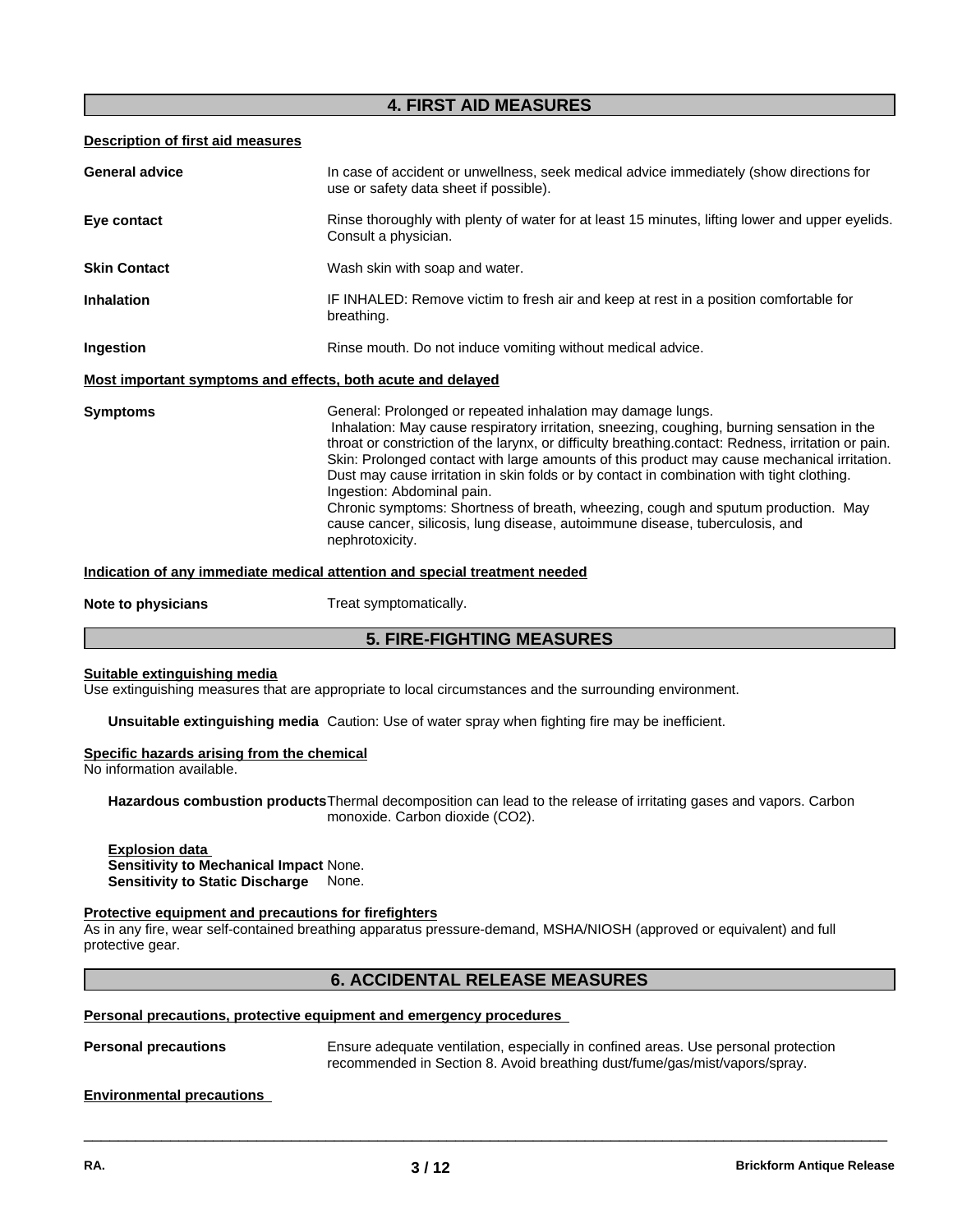| <b>Environmental precautions</b>                             | See Section 12 for additional ecological information.                                |
|--------------------------------------------------------------|--------------------------------------------------------------------------------------|
| Methods and material for containment and cleaning up         |                                                                                      |
| <b>Methods for containment</b>                               | Prevent further leakage or spillage if safe to do so.                                |
| Methods for cleaning up                                      | Pick up and transfer to properly labeled containers.                                 |
| Prevention of secondary hazards                              | Clean contaminated objects and areas thoroughly observing environmental regulations. |
|                                                              | 7. HANDLING AND STORAGE                                                              |
| <b>Precautions for safe handling</b>                         |                                                                                      |
| Advice on safe handling                                      | Handle in accordance with good industrial hygiene and safety practice.               |
| Conditions for safe storage, including any incompatibilities |                                                                                      |
| <b>Storage Conditions</b>                                    | Keep containers tightly closed in a dry, cool and well-ventilated place.             |
| Incompatible materials                                       | None known based on information supplied.                                            |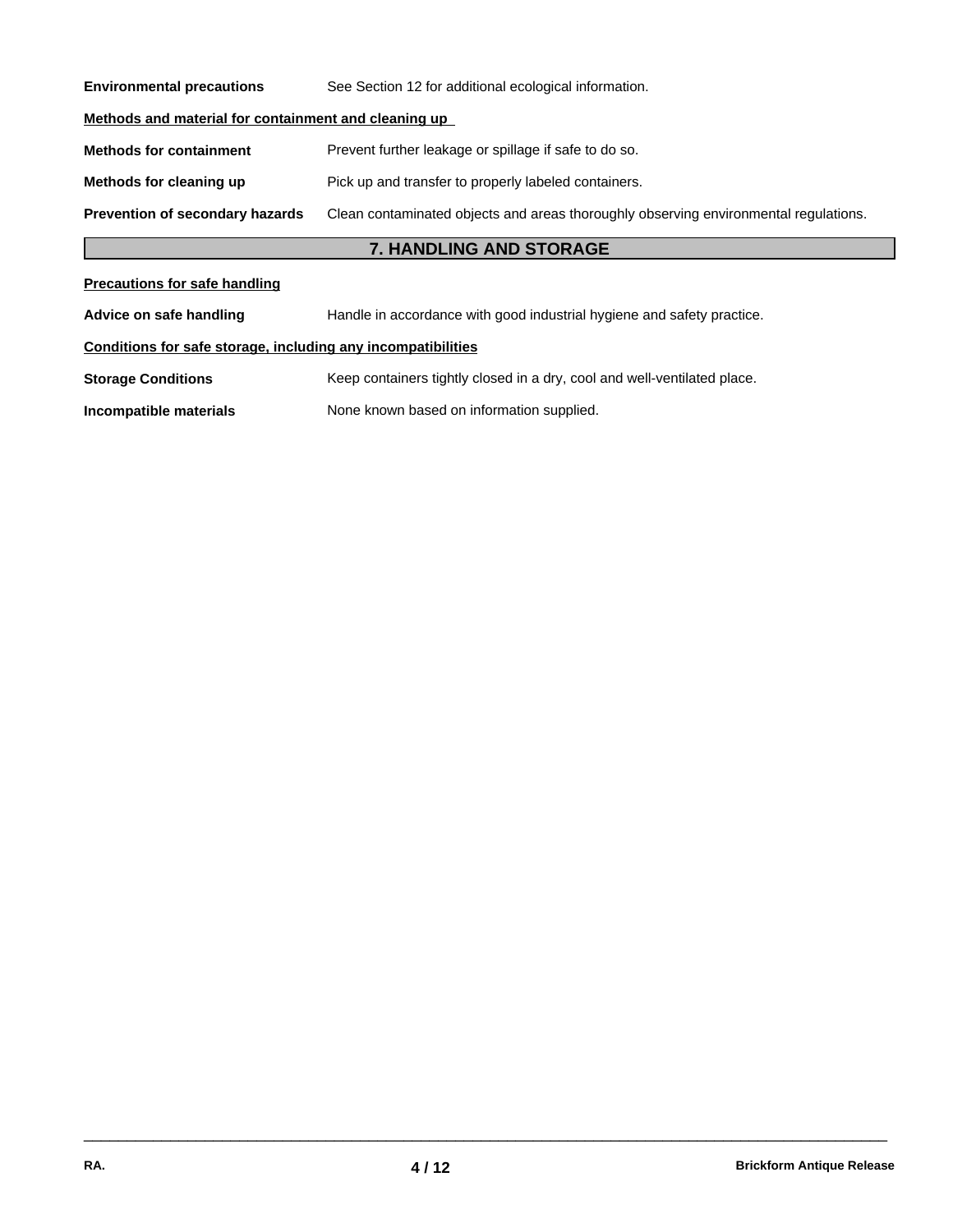# **8. EXPOSURE CONTROLS/PERSONAL PROTECTION**

**Control parameters**

**Exposure Guidelines** All of the Antique Release products contain the following components with established exposure limits: Limestone, Silica Crystalline Quartz, Titanium Dioxide, Proprietary Release Agent, Kaolinite, and Stearic Acid

> The Antique Release products that contain Chrome Oxide are Sandstone, Smokey Blue, Muted Green, Slate Green, Weathered Sage, and Shadow Slate. The Antique Release products that contain Cobalt Chromite Blue are Smokey Blue and Pool Blue. The Antique Release product that contains Carbon Black: Black.

| <b>Chemical Name</b>                     | <b>ACGIH TLV</b>                                               | <b>OSHA PEL</b>                                                                        | <b>NIOSH IDLH</b>                                                      |
|------------------------------------------|----------------------------------------------------------------|----------------------------------------------------------------------------------------|------------------------------------------------------------------------|
| Limestone                                |                                                                | TWA: 15 mg/m <sup>3</sup> total dust                                                   | TWA: 10 mg/m <sup>3</sup> total dust                                   |
| 1317-65-3                                |                                                                | TWA: 5 mg/m <sup>3</sup> respirable fraction                                           | TWA: 5 mg/m <sup>3</sup> respirable dust                               |
|                                          |                                                                | (vacated) TWA: 15 $mg/m^3$ total dust                                                  |                                                                        |
|                                          |                                                                | (vacated) TWA: 5 mg/m <sup>3</sup> respirable<br>fraction                              |                                                                        |
| Quartz, Crystalline Silica               | TWA: 0.025 mg/m <sup>3</sup> respirable                        | TWA: 50 μg/m <sup>3</sup> TWA: 50 μg/m <sup>3</sup>                                    | IDLH: 50 mg/m <sup>3</sup> respirable dust                             |
| 14808-60-7                               | particulate matter                                             | excludes construction work,                                                            | TWA: 0.05 mg/m <sup>3</sup> respirable dust                            |
|                                          |                                                                | agricultural operations, and                                                           |                                                                        |
|                                          |                                                                | exposures that result from the                                                         |                                                                        |
|                                          |                                                                | processing of sorptive clays                                                           |                                                                        |
|                                          |                                                                | (vacated) TWA: 0.1 mg/m <sup>3</sup>                                                   |                                                                        |
|                                          |                                                                | respirable dust                                                                        |                                                                        |
|                                          |                                                                | $(250)/(%SiO2 + 5)$ mppcf TWA                                                          |                                                                        |
|                                          |                                                                | respirable fraction                                                                    |                                                                        |
|                                          |                                                                | : $(10)/(%SiO2 + 2)$ mg/m <sup>3</sup> TWA                                             |                                                                        |
|                                          |                                                                | respirable fraction                                                                    |                                                                        |
| <b>Titanium Dioxide</b><br>13463-67-7    | TWA: 10 mg/m <sup>3</sup>                                      | TWA: 15 mg/m <sup>3</sup> total dust<br>(vacated) TWA: 10 mg/m <sup>3</sup> total dust | IDLH: 5000 mg/m <sup>3</sup><br>TWA: 2.4 mg/m <sup>3</sup> CIB 63 fine |
|                                          |                                                                |                                                                                        | TWA: 0.3 mg/m <sup>3</sup> CIB 63 ultrafine,                           |
|                                          |                                                                |                                                                                        | including engineered nanoscale                                         |
| Chrome Oxide                             |                                                                | TWA: 0.5 mg/m <sup>3</sup> Cr                                                          | IDLH: 25 mg/m <sup>3</sup> Cr(III)                                     |
| 1308-38-9                                |                                                                | (vacated) TWA: 0.5 mg/m <sup>3</sup> Cr                                                | TWA: $0.5 \text{ mg/m}^3$ Cr                                           |
| Proprietary Release Agent                | TWA: 10 mg/m <sup>3</sup> inhalable                            |                                                                                        |                                                                        |
|                                          | particulate matter except stearates                            |                                                                                        |                                                                        |
|                                          | of toxic metals                                                |                                                                                        |                                                                        |
|                                          | TWA: 3 mg/m <sup>3</sup> respirable                            |                                                                                        |                                                                        |
|                                          | particulate matter except stearates                            |                                                                                        |                                                                        |
| Red Iron Oxide                           | of toxic metals<br>TWA: 5 mg/m <sup>3</sup> respirable         | TWA: 10 mg/m <sup>3</sup> fume                                                         | IDLH: 2500 mg/m <sup>3</sup> Fe dust and                               |
| 1309-37-1                                | particulate matter                                             | TWA: 15 mg/m <sup>3</sup> total dust                                                   | fume                                                                   |
|                                          |                                                                | TWA: 5 mg/m <sup>3</sup> respirable fraction                                           | TWA: 5 mg/m <sup>3</sup> Fe dust and fume                              |
|                                          |                                                                | (vacated) TWA: 10 mg/m <sup>3</sup> fume                                               |                                                                        |
|                                          |                                                                | and total dust Iron oxide                                                              |                                                                        |
|                                          |                                                                | (vacated) TWA: 5 mg/m <sup>3</sup> respirable                                          |                                                                        |
|                                          |                                                                | fraction regulated under Rouge                                                         |                                                                        |
| Kaolinite                                | TWA: 1 mg/m <sup>3</sup> respirable                            |                                                                                        |                                                                        |
| 1318-74-7<br><b>Cobalt Chromite Blue</b> | particulate matter<br>TWA: 0.02 mg/m <sup>3</sup> Co inhalable | TWA: 0.5 mg/m <sup>3</sup> Cr                                                          | IDLH: $25 \text{ mg/m}^3 \text{ Cr(III)}$                              |
| 68187-11-1                               | particulate matter                                             | (vacated) TWA: 0.5 mg/m <sup>3</sup> Cr                                                | TWA: 0.5 mg/m <sup>3</sup> Cr                                          |
| Carbon Black                             | TWA: 3 mg/m <sup>3</sup> inhalable particulate                 | TWA: 3.5 mg/m <sup>3</sup>                                                             | IDLH: 1750 mg/m <sup>3</sup>                                           |
| 1333-86-4                                | matter                                                         | (vacated) TWA: 3.5 mg/m <sup>3</sup>                                                   | TWA: 3.5 mg/m <sup>3</sup>                                             |
|                                          |                                                                |                                                                                        | TWA: 0.1 mg/m <sup>3</sup> Carbon black in                             |
|                                          |                                                                |                                                                                        | presence of Polycyclic aromatic                                        |
|                                          |                                                                |                                                                                        | hydrocarbons PAH                                                       |
| <b>Stearic Acid</b>                      | TWA: 10 mg/m <sup>3</sup> inhalable                            |                                                                                        |                                                                        |
| $57 - 11 - 4$                            | particulate matter                                             |                                                                                        |                                                                        |
|                                          | TWA: 3 mg/m <sup>3</sup> respirable<br>particulate matter      |                                                                                        |                                                                        |
|                                          |                                                                |                                                                                        |                                                                        |

*NIOSH IDLH Immediately Dangerous to Life or Health*

**Other Information** Vacated limits revoked by the Court of Appeals decision in AFL-CIO v.OSHA, 965 F.2d 962 (11th Cir., 1992).

 $\overline{\phantom{a}}$  ,  $\overline{\phantom{a}}$  ,  $\overline{\phantom{a}}$  ,  $\overline{\phantom{a}}$  ,  $\overline{\phantom{a}}$  ,  $\overline{\phantom{a}}$  ,  $\overline{\phantom{a}}$  ,  $\overline{\phantom{a}}$  ,  $\overline{\phantom{a}}$  ,  $\overline{\phantom{a}}$  ,  $\overline{\phantom{a}}$  ,  $\overline{\phantom{a}}$  ,  $\overline{\phantom{a}}$  ,  $\overline{\phantom{a}}$  ,  $\overline{\phantom{a}}$  ,  $\overline{\phantom{a}}$ 

# **Appropriate engineering controls**

# **Engineering Controls**

Showers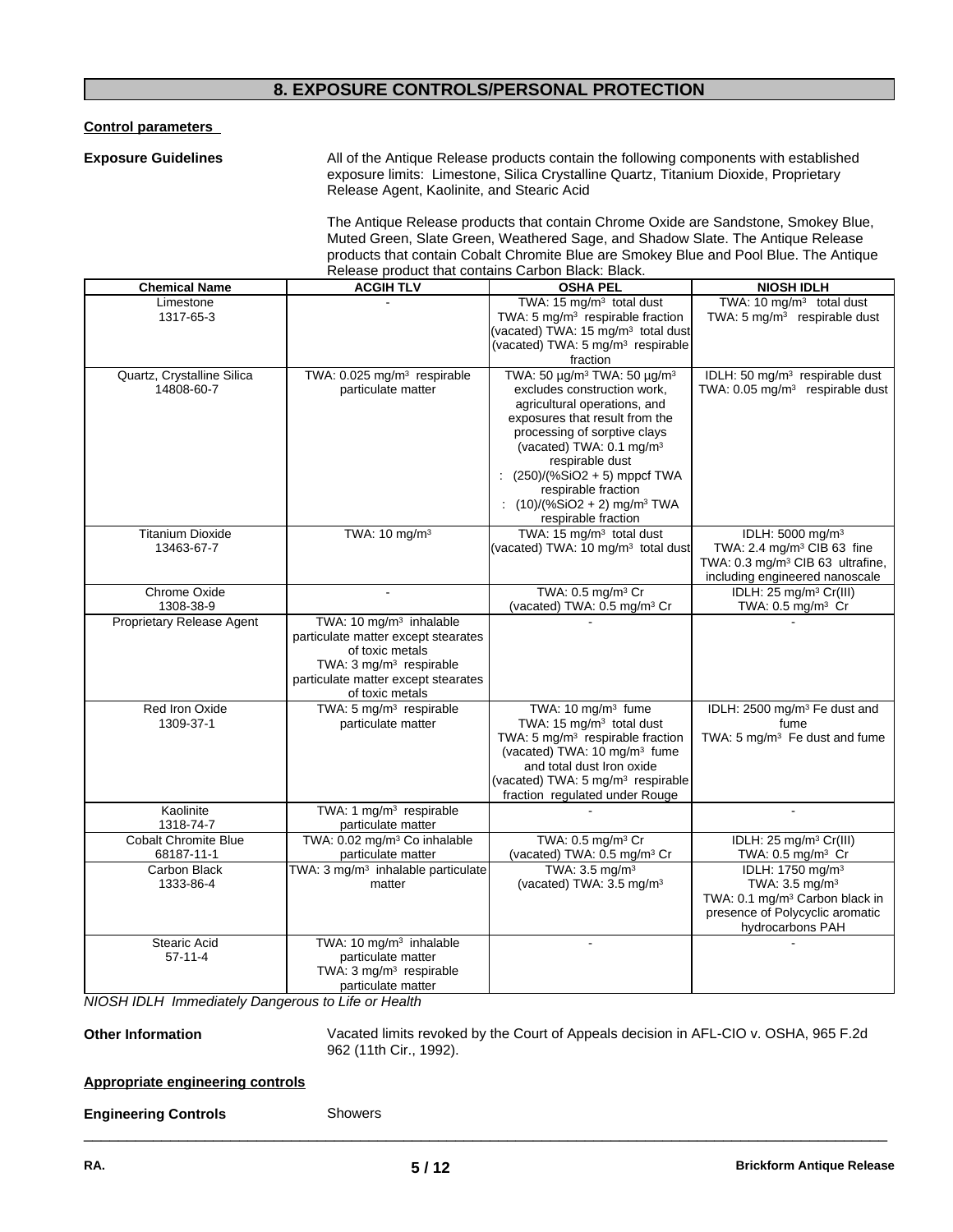#### Eyewash stations Ventilation systems.

# **Individual protection measures, such as personal protective equipment**

| <b>Eye/face protection</b>            | Wear safety glasses with side shields (or goggles).                                                                                                                                                                                                                                                                              |
|---------------------------------------|----------------------------------------------------------------------------------------------------------------------------------------------------------------------------------------------------------------------------------------------------------------------------------------------------------------------------------|
| Skin and body protection              | Wear impervious protective clothing, including boots, gloves, lab coat, apron or coveralls,<br>as appropriate, to prevent skin contact.                                                                                                                                                                                          |
| <b>Respiratory protection</b>         | If exposure limits are exceeded or irritation is experienced, NIOSH/MSHA approved<br>respiratory protection should be worn. Positive-pressure supplied air respirators may be<br>required for high airborne contaminant concentrations. Respiratory protection must be<br>provided in accordance with current local regulations. |
| <b>General Hygiene Considerations</b> | Handle in accordance with good industrial hygiene and safety practice.                                                                                                                                                                                                                                                           |

# **9. PHYSICAL AND CHEMICAL PROPERTIES**

# **Information on basic physical and chemical properties**

| <b>Physical state</b>            | Powder                   |                       |                          |
|----------------------------------|--------------------------|-----------------------|--------------------------|
| Appearance                       | <b>Colored Powder</b>    | Odor                  | Odorless                 |
| Color                            | Color will vary          | <b>Odor threshold</b> | No information available |
|                                  |                          |                       |                          |
| <b>Property</b>                  | <b>Values</b>            | Remarks • Method      |                          |
| рH                               | No information available |                       |                          |
| Melting point/freezing point     | No information available |                       |                          |
| Boiling point / boiling range    | No information available |                       |                          |
| <b>Flash point</b>               | Not applicable (solid)   |                       |                          |
| <b>Evaporation rate</b>          | Not applicable (solid)   |                       |                          |
| Flammability (solid, gas)        | No information available |                       |                          |
| <b>Flammability Limit in Air</b> |                          | Not applicable        |                          |
| <b>Upper flammability limit:</b> | No information available |                       |                          |
| Lower flammability limit:        | No information available |                       |                          |
| Vapor pressure                   | No information available |                       |                          |
| Vapor density                    | No information available |                       |                          |
| <b>Specific Gravity</b>          | No information available |                       |                          |
| <b>Water solubility</b>          | No information available |                       |                          |
| Solubility in other solvents     | No information available |                       |                          |
| <b>Partition coefficient</b>     | No information available |                       |                          |
| <b>Autoignition temperature</b>  | No information available |                       |                          |
| <b>Decomposition temperature</b> | No information available |                       |                          |
| <b>Kinematic viscosity</b>       | No information available |                       |                          |
| <b>Dynamic viscosity</b>         | No information available |                       |                          |
| <b>Explosive properties</b>      | No information available |                       |                          |
| <b>Oxidizing properties</b>      | No information available |                       |                          |
| <b>Other Information</b>         |                          |                       |                          |
|                                  |                          |                       |                          |
| Softening point                  | No information available |                       |                          |
| <b>Molecular weight</b>          | No information available |                       |                          |
| <b>VOC Content (%)</b>           | No information available |                       |                          |
| <b>Density</b>                   | No information available |                       |                          |
| <b>Bulk density</b>              | No information available |                       |                          |

# **10. STABILITY AND REACTIVITY**

 $\overline{\phantom{a}}$  ,  $\overline{\phantom{a}}$  ,  $\overline{\phantom{a}}$  ,  $\overline{\phantom{a}}$  ,  $\overline{\phantom{a}}$  ,  $\overline{\phantom{a}}$  ,  $\overline{\phantom{a}}$  ,  $\overline{\phantom{a}}$  ,  $\overline{\phantom{a}}$  ,  $\overline{\phantom{a}}$  ,  $\overline{\phantom{a}}$  ,  $\overline{\phantom{a}}$  ,  $\overline{\phantom{a}}$  ,  $\overline{\phantom{a}}$  ,  $\overline{\phantom{a}}$  ,  $\overline{\phantom{a}}$ 

**Reactivity**

No data available

# **Chemical stability**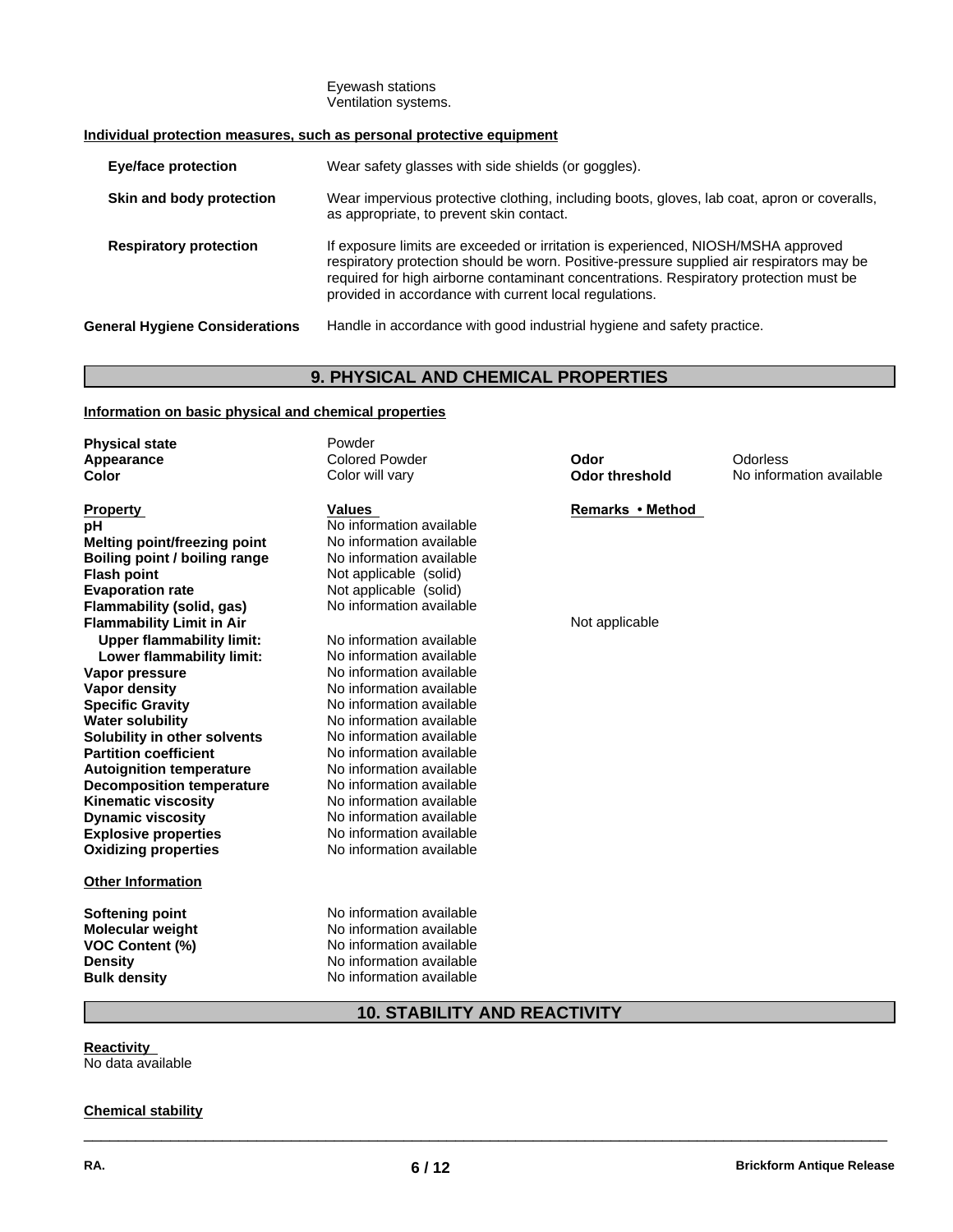Stable under recommended storage conditions.

#### **Possibility of Hazardous Reactions**

None under normal processing.

#### **Conditions to avoid**

Extremes of temperature and direct sunlight.

# **Incompatible materials**

None known based on information supplied.

#### **Hazardous Decomposition Products**

Thermal decomposition can lead to release of irritating and toxic gases and vapors. Carbon monoxide. Carbon dioxide (CO2).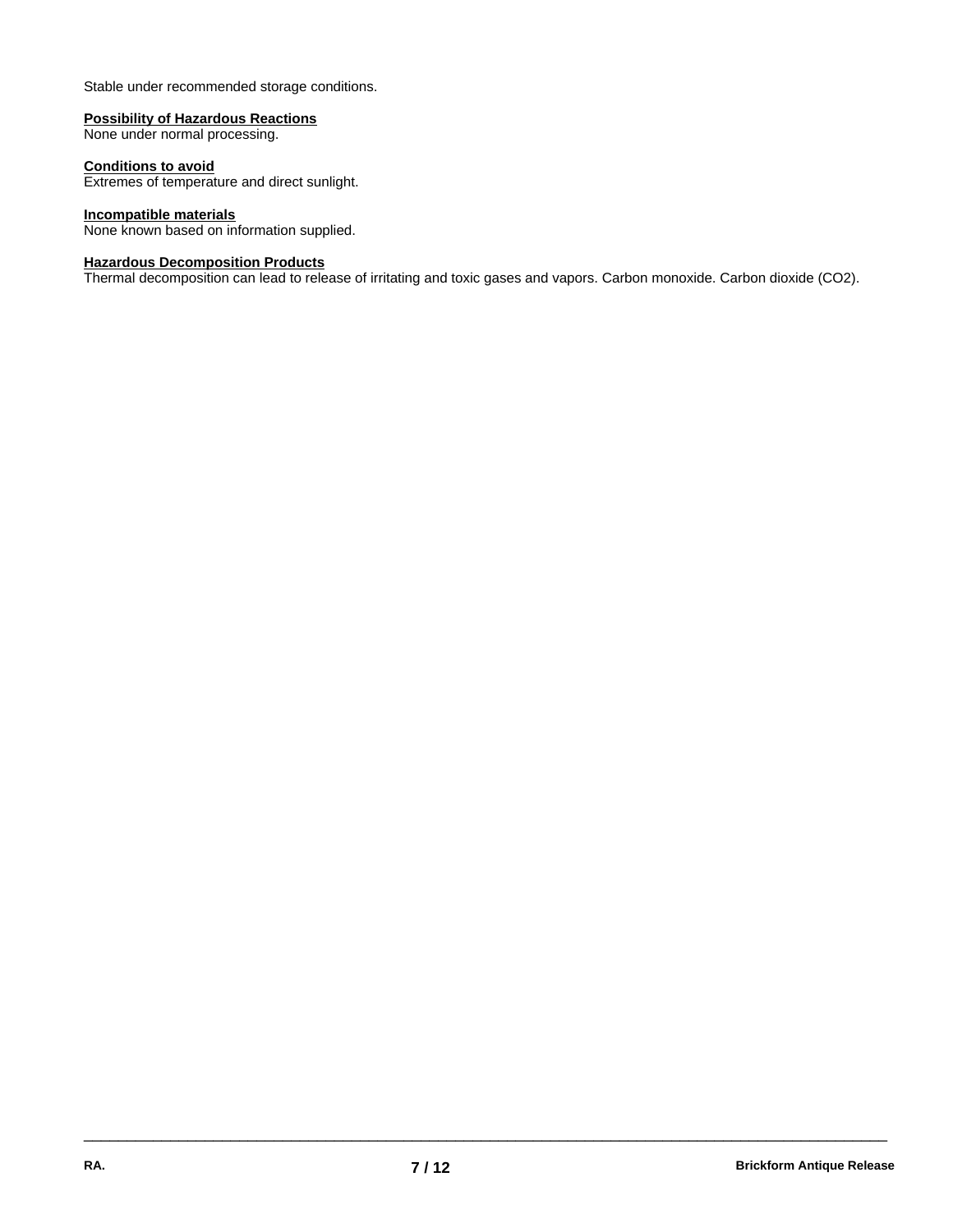# **11. TOXICOLOGICAL INFORMATION**

# **Information on likely routes of exposure**

| <b>Product Information</b> | No data available                                                                                                                                                                                                                           |
|----------------------------|---------------------------------------------------------------------------------------------------------------------------------------------------------------------------------------------------------------------------------------------|
| <b>Inhalation</b>          | Irritating to respiratory system. Causes damage to lungs through prolonged or repeated<br>exposure if inhaled. Overexposure to dust can cause chronic lung injury such as chronic<br>silicosis, accelerated silicosis, and acute silicosis. |
| Eye contact                | Avoid contact with eyes. May cause mechanical irritation (abrasion).                                                                                                                                                                        |
| <b>Skin Contact</b>        | May cause mechanical irritation (abrasion).                                                                                                                                                                                                 |
| Ingestion                  | Do not ingest. If swallowed then seek immediate medical assistance.                                                                                                                                                                         |

# **Component Information**

| <b>Chemical Name</b>                  | Oral LD50             | <b>Dermal LD50</b>  | <b>Inhalation LC50</b> |
|---------------------------------------|-----------------------|---------------------|------------------------|
| <b>Titanium Dioxide</b><br>13463-67-7 | $>$ 10000 mg/kg (Rat) |                     |                        |
| Chrome Oxide<br>1308-38-9             | $> 5000$ mg/kg (Rat)  |                     |                        |
| <b>Proprietary Release Agent</b>      | $> 10$ g/kg (Rat)     |                     |                        |
| <b>Red Iron Oxide</b><br>1309-37-1    | $> 10000$ mg/kg (Rat) |                     |                        |
| Carbon Black<br>1333-86-4             | $> 15400$ mg/kg (Rat) | $>$ 3 g/kg (Rabbit) |                        |
| <b>Stearic Acid</b><br>57-11-4        | $= 4600$ mg/kg (Rat)  | > 5 g/kg (Rabbit)   |                        |

## **Information on toxicological effects**

**Symptoms** No information available.

# **Delayed and immediate effects as well as chronic effects from short and long-term exposure**

| <b>Skin corrosion/irritation</b><br>Serious eye damage/eye irritation<br><b>Sensitization</b><br><b>Germ cell mutagenicity</b><br>Carcinogenicity |                | Not classified. (Based on mixture components.).<br>Not classified. (Based on mixture components).<br>Not Classified. This product does not contain known sensitizers at levels > or equal to<br>0.1%. (based on components).<br>Not classified. (Based on mixture components).<br>May cause cancer by inhalation. The table below indicates whether each agency has listed<br>any ingredient as a carcinogen. |                        |             |
|---------------------------------------------------------------------------------------------------------------------------------------------------|----------------|---------------------------------------------------------------------------------------------------------------------------------------------------------------------------------------------------------------------------------------------------------------------------------------------------------------------------------------------------------------------------------------------------------------|------------------------|-------------|
| <b>Chemical Name</b>                                                                                                                              | <b>ACGIH</b>   | <b>IARC</b>                                                                                                                                                                                                                                                                                                                                                                                                   | <b>NTP</b>             | <b>OSHA</b> |
| Quartz, Crystalline Silica<br>14808-60-7                                                                                                          | A2             | Group 1                                                                                                                                                                                                                                                                                                                                                                                                       | Known                  | х           |
| Titanium Dioxide<br>13463-67-7                                                                                                                    |                | Group 2B                                                                                                                                                                                                                                                                                                                                                                                                      |                        | X           |
| Chrome Oxide<br>1308-38-9                                                                                                                         |                | Group 3                                                                                                                                                                                                                                                                                                                                                                                                       |                        |             |
| Red Iron Oxide<br>1309-37-1                                                                                                                       |                | Group 3                                                                                                                                                                                                                                                                                                                                                                                                       |                        |             |
| Cobalt Chromite Blue<br>68187-11-1                                                                                                                | A3             | Cobalt Compounds Group<br>2B<br>Chromium Compounds<br>Group 3                                                                                                                                                                                                                                                                                                                                                 | Reasonably Anticipated | X           |
| Carbon Black<br>1333-86-4                                                                                                                         | A <sub>3</sub> | Group 2B                                                                                                                                                                                                                                                                                                                                                                                                      |                        | X           |

 $\overline{\phantom{a}}$  ,  $\overline{\phantom{a}}$  ,  $\overline{\phantom{a}}$  ,  $\overline{\phantom{a}}$  ,  $\overline{\phantom{a}}$  ,  $\overline{\phantom{a}}$  ,  $\overline{\phantom{a}}$  ,  $\overline{\phantom{a}}$  ,  $\overline{\phantom{a}}$  ,  $\overline{\phantom{a}}$  ,  $\overline{\phantom{a}}$  ,  $\overline{\phantom{a}}$  ,  $\overline{\phantom{a}}$  ,  $\overline{\phantom{a}}$  ,  $\overline{\phantom{a}}$  ,  $\overline{\phantom{a}}$ 

*ACGIH (American Conference of Governmental Industrial Hygienists) A2 - Suspected Human Carcinogen*

*A3 - Animal Carcinogen*

*IARC (International Agency for Research on Cancer)*

*Group 1 - Carcinogenic to Humans*

*Group 2B - Possibly Carcinogenic to Humans*

*Group 3 - Not Classifiable as to Carcinogenicity in Humans*

*NTP (National Toxicology Program)*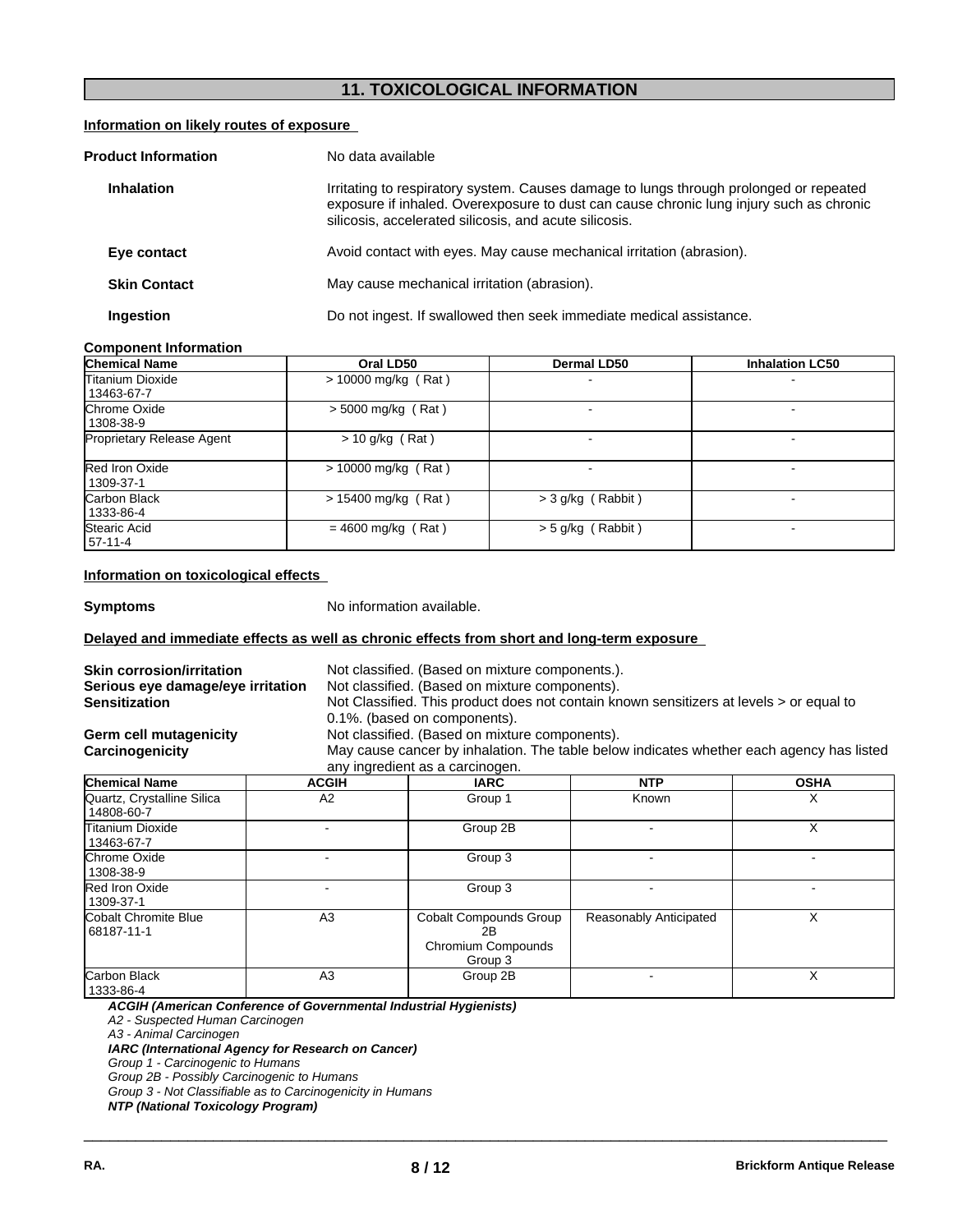| Known - Known Carcinogen                                        |                                                                                                                                                                |  |  |
|-----------------------------------------------------------------|----------------------------------------------------------------------------------------------------------------------------------------------------------------|--|--|
|                                                                 | Reasonably Anticipated - Reasonably Anticipated to be a Human Carcinogen<br>OSHA (Occupational Safety and Health Administration of the US Department of Labor) |  |  |
| X - Present                                                     |                                                                                                                                                                |  |  |
| <b>Reproductive toxicity</b>                                    | Not classified. (Based on mixture components).                                                                                                                 |  |  |
| <b>STOT - single exposure</b>                                   | STOT SE 3 - Respiratory System. May cause irritation of respiratory tract.                                                                                     |  |  |
| <b>STOT - repeated exposure</b>                                 | STOT RE 1. Causes damage to lungs through prolonged or repeated exposure if inhaled.                                                                           |  |  |
|                                                                 | Overexposure to dust can cause chronic lung injury such as chronic silicosis, accelerated                                                                      |  |  |
|                                                                 | silicosis, and acute silicosis.                                                                                                                                |  |  |
| <b>Aspiration hazard</b>                                        | Not classified. (Based on mixture components).                                                                                                                 |  |  |
| Numerical measures of toxicity - Product Information            |                                                                                                                                                                |  |  |
|                                                                 | The following values are calculated based on chapter 3.1 of the GHS document.                                                                                  |  |  |
| <b>ATEmix (oral)</b>                                            | 3414.7 mg/kg                                                                                                                                                   |  |  |
| <b>ATEmix (dermal)</b>                                          | 41058.2 mg/kg                                                                                                                                                  |  |  |
| <b>ATEmix (inhalation-dust/mist)</b>                            | 2573.5 mg/l                                                                                                                                                    |  |  |
|                                                                 | <b>12. ECOLOGICAL INFORMATION</b>                                                                                                                              |  |  |
|                                                                 |                                                                                                                                                                |  |  |
| <b>Ecotoxicity</b>                                              |                                                                                                                                                                |  |  |
| This product has not been fully evaluated on the product level. |                                                                                                                                                                |  |  |
|                                                                 |                                                                                                                                                                |  |  |
| <b>Persistence and degradability</b>                            |                                                                                                                                                                |  |  |
| No information available.                                       |                                                                                                                                                                |  |  |
|                                                                 |                                                                                                                                                                |  |  |
| <b>Bioaccumulation</b>                                          |                                                                                                                                                                |  |  |
| No information available.                                       |                                                                                                                                                                |  |  |
|                                                                 |                                                                                                                                                                |  |  |
| Other adverse effects                                           | No information available                                                                                                                                       |  |  |
|                                                                 |                                                                                                                                                                |  |  |
|                                                                 | <b>13. DISPOSAL CONSIDERATIONS</b>                                                                                                                             |  |  |
| <b>Waste treatment methods</b>                                  |                                                                                                                                                                |  |  |
|                                                                 |                                                                                                                                                                |  |  |
| <b>Disposal of wastes</b>                                       | Disposal should be in accordance with applicable regional, national and local laws and                                                                         |  |  |
|                                                                 | regulations.                                                                                                                                                   |  |  |
| <b>Contaminated packaging</b>                                   | Do not reuse container.                                                                                                                                        |  |  |
|                                                                 |                                                                                                                                                                |  |  |

This product contains one or more substances that are listed with the State of California as a hazardous waste. The Antique Release products that contain Chrome Oxide are Sandstone, Smokey Blue, Muted Green, Slate Green, Weathered Sage, and Shadow Slate. The Antique Release products that contain Cobalt Chromite Blue are Smokey Blue and Pool Blue.

| <b>Chemical Name</b>        | <b>California Hazardous Waste Status</b> |
|-----------------------------|------------------------------------------|
| Chrome Oxide                | Toxic                                    |
| 1308-38-9                   | Corrosive                                |
|                             | lgnitable                                |
| <b>Cobalt Chromite Blue</b> | Toxic                                    |
| 68187-11-1                  | Corrosive                                |
|                             | Ignitable                                |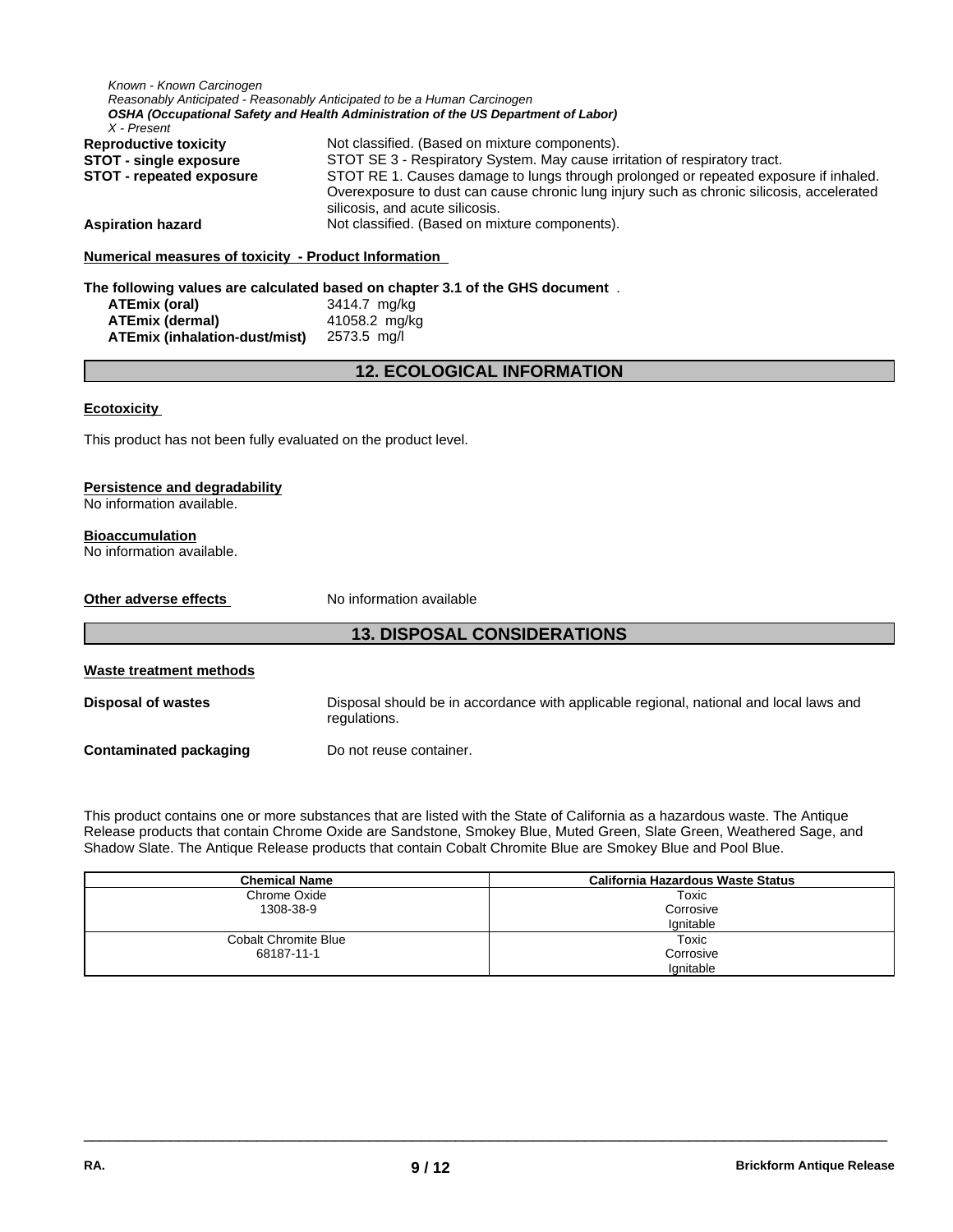# **14. TRANSPORT INFORMATION**

| <b>DOT</b>  | Not regulated |
|-------------|---------------|
| <b>TDG</b>  | Not regulated |
| <b>MEX</b>  | Not regulated |
| ICAO (air)  | Not regulated |
| <b>IATA</b> | Not regulated |
| <b>IMDG</b> | Not regulated |
| <b>RID</b>  | Not regulated |
| <b>ADR</b>  | Not regulated |
| <b>ADN</b>  | Not regulated |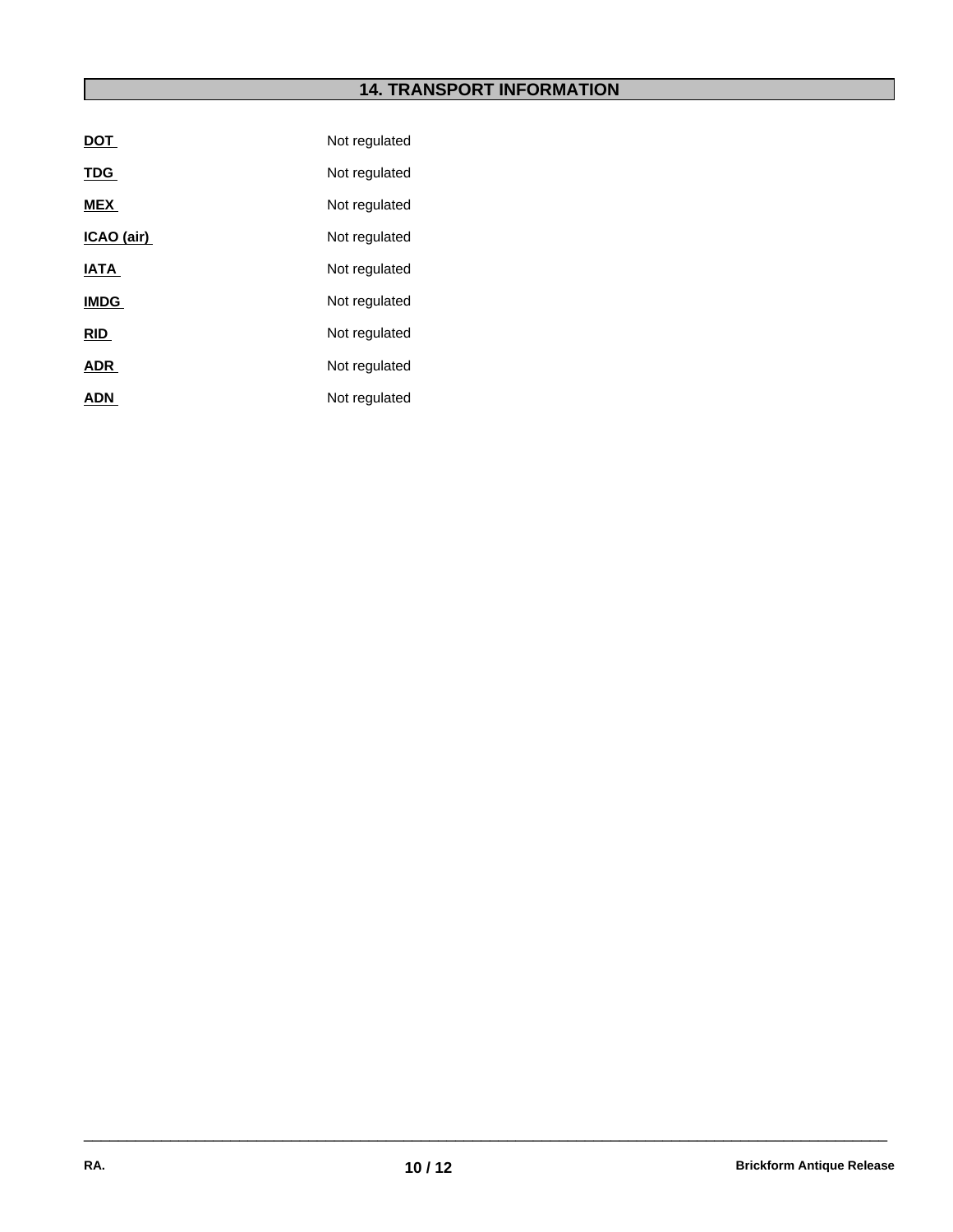# **15. REGULATORY INFORMATION**

# **International Inventories DSL/NDSL**<br> **EINECS/ELINCS EINECS/ELINCS Complies EINECS/ELINCS ENCS** Does not comply **IECSC** Complies **KECL Complies**<br> **PICCS** Complies **PICCS** Complies<br> **AICS** Complies

**Complies AICS** Complies

#### **Legend:**

 **TSCA** - United States Toxic Substances Control Act Section 8(b) Inventory

- **DSL/NDSL**  Canadian Domestic Substances List/Non-Domestic Substances List
- **EINECS/ELINCS**  European Inventory of Existing Chemical Substances/European List of Notified Chemical Substances
- **ENCS**  Japan Existing and New Chemical Substances
- **IECSC**  China Inventory of Existing Chemical Substances
- **KECL**  Korean Existing and Evaluated Chemical Substances
- **PICCS**  Philippines Inventory of Chemicals and Chemical Substances
- **AICS**  Australian Inventory of Chemical Substances

# **US Federal Regulations**

# **SARA 313**

Section 313 of Title III of the Superfund Amendments and Reauthorization Act of 1986 (SARA). Anitique Release colors that contains a chemical or chemicals which are subject to the reporting requirements of the Act and Title 40 of the Code of Federal Regulations, Part 372 are Sandstone, Smokey Blue, Muted Green, Slate Green, Weathered Sage, Shadow Slate, and Pool Blue.

| <b>Chemical Name</b>                 | <b>SARA 313</b><br>Threshold Values % |  |
|--------------------------------------|---------------------------------------|--|
| Chrome<br>1308-38-9<br>Oxide         | . . ب                                 |  |
| Cobalt Chromite<br>Blue - 68187-11-1 | ◡.                                    |  |

# **SARA 311/312 Hazard Categories**

See section 2 for more information

#### **CWA** (Clean Water Act)

The substances listed below are regulated pollutants pursuant to the Clean Water Act (40 CFR 122.21 and 40 CFR 122.42). The Antique Release products that contain Chrome Oxide are Sandstone, Smokey Blue, Muted Green, Slate Green, Weathered Sage, and Shadow Slate. The Antique Release products that contain Cobalt Chromite Blue are Smokey Blue and Pool Blue.

| <b>Chemical Name</b>                      | <b>CWA - Reportable</b><br><b>Quantities</b> | <b>CWA - Toxic Pollutants</b> | <b>CWA - Priority Pollutants</b> | <b>CWA - Hazardous</b><br><b>Substances</b> |
|-------------------------------------------|----------------------------------------------|-------------------------------|----------------------------------|---------------------------------------------|
| Chrome Oxide<br>1308-38-9                 |                                              |                               |                                  |                                             |
| <b>Cobalt Chromite Blue</b><br>68187-11-1 |                                              |                               | ٠                                | $\overline{\phantom{a}}$                    |

# **CERCLA**

This material, as supplied, does not contain any substances regulated as hazardous substances under the Comprehensive Environmental Response Compensation and Liability Act (CERCLA) (40 CFR 302) or the Superfund Amendments and Reauthorization Act (SARA) (40 CFR 355). There may be specific reporting requirements at the local, regional, or state level pertaining to releases of this material

# **US State Regulations**

# **California Proposition 65**

WARNING: This product can expose you to chemicals including Silica, Crystalline which are known to the State of California to cause cancer, and chemicals including HexavalentChromium which are known to the State of California to cause cancer and birth defects or other reproductive harm. For more information go to www.P65Warnings.ca.gov

# **U.S. State Right-to-Know Regulations**

This product contains substances regulated by state right-to-know regulations. For more information, please contact your sales or technical representative.